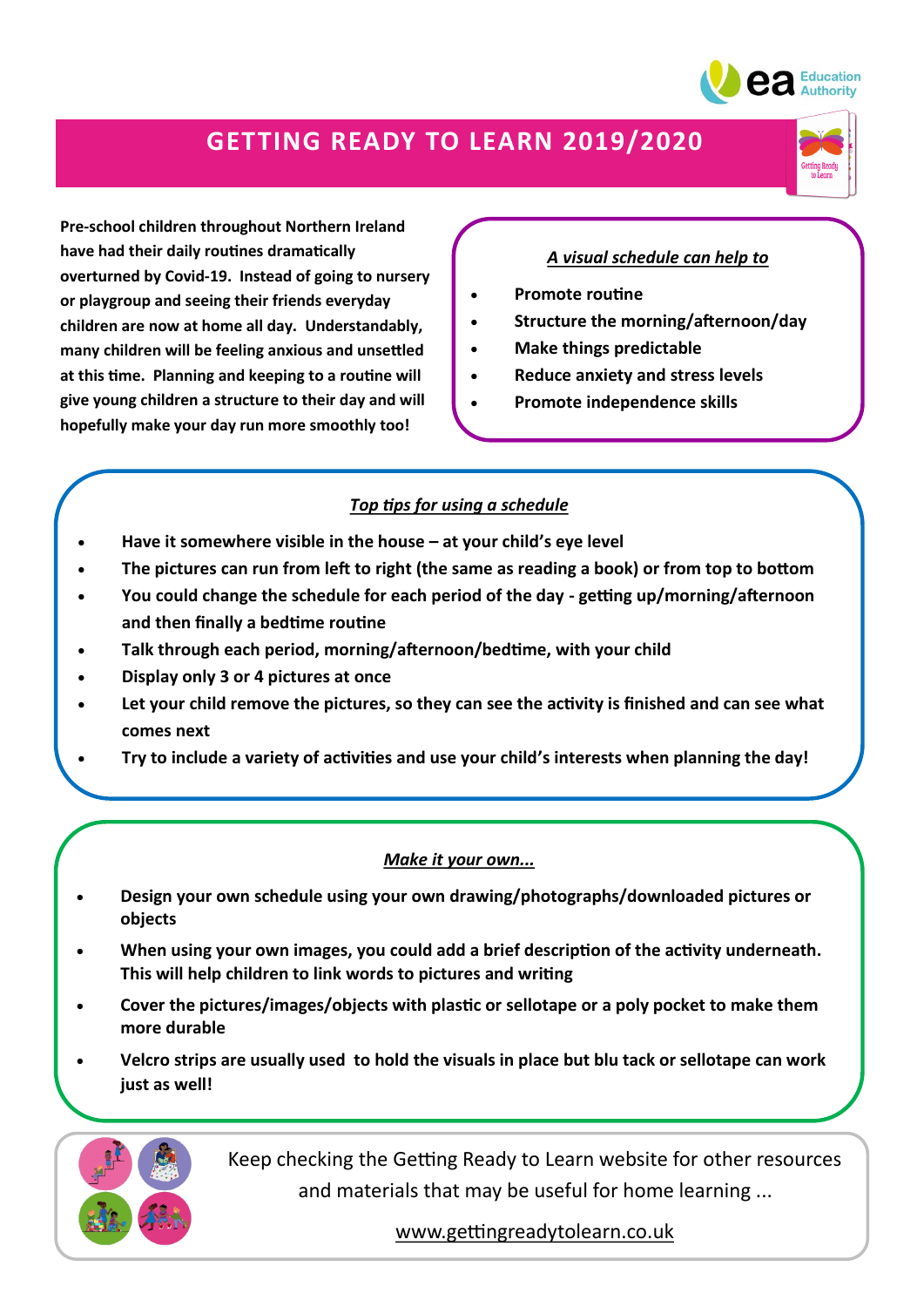

etting Read<br>to Learn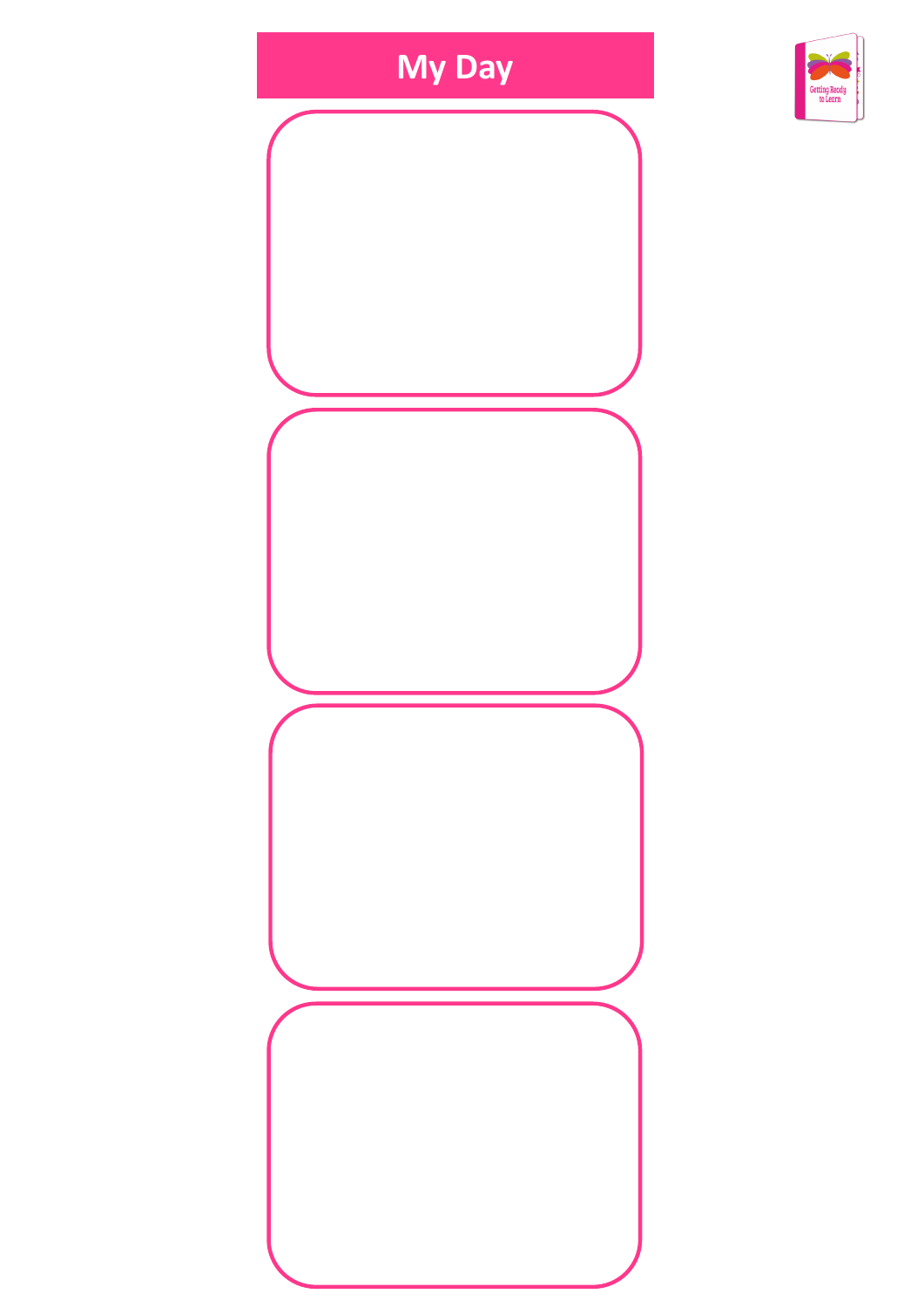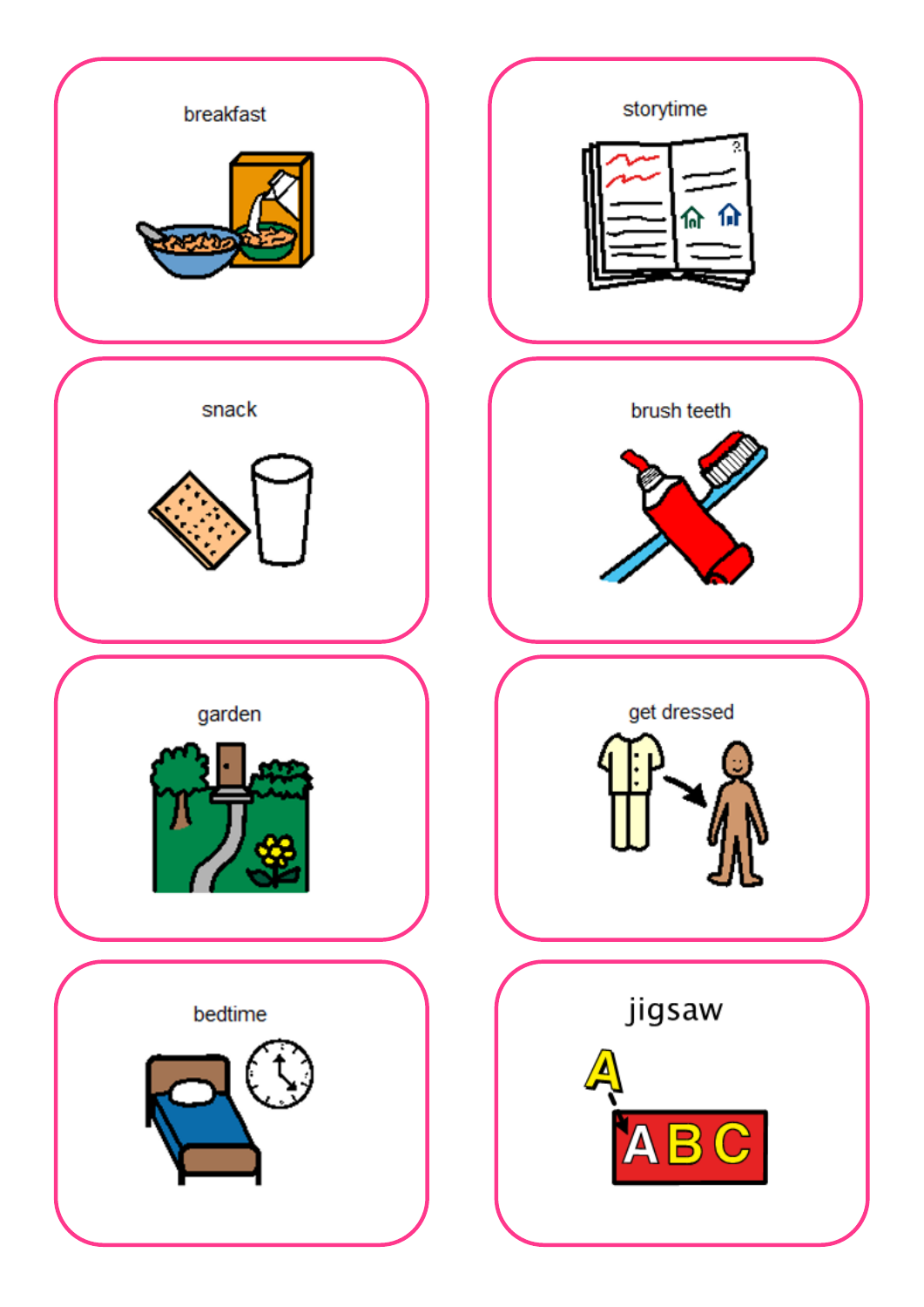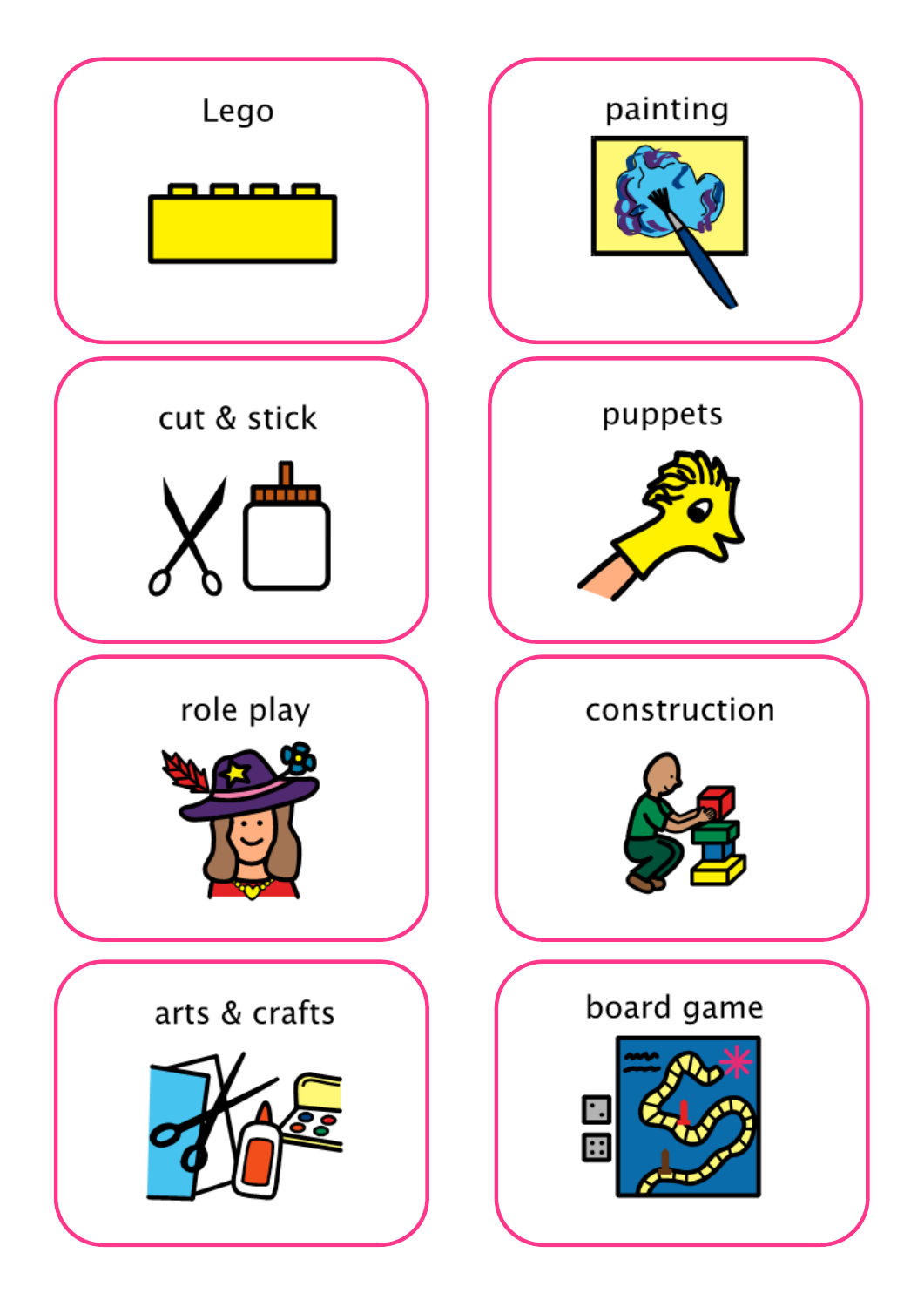